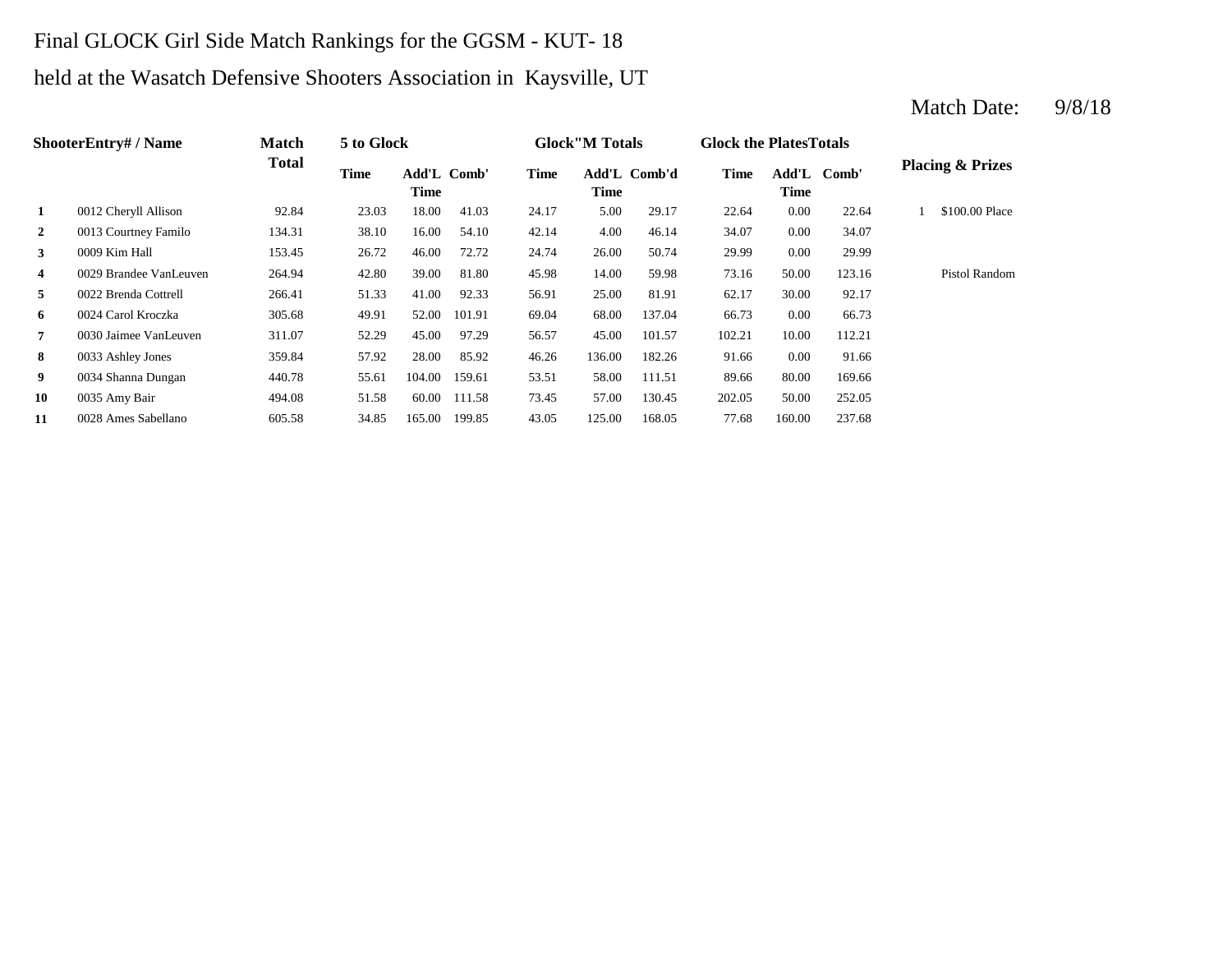## Final Pocket GLOCK Rankings for the GGSM - KUT- 18

# held at the Wasatch Defensive Shooters Association in Kaysville, UT

### **2** 0.00 20.88 0002 Gale Tynefield\* 49.96 13.54 1.00 14.54 14.54 14.54 0.00 20.88 **3** 4.00 15.78 16.84 **4** 0008 Wayne Seale\* 53.59 10.78 6.00 16.78 10.27 4.00 14.27 12.54 **5** 0.021 David Hatch\* 61.19 15.66 8.00 23.66 14.94 0.00 14.94 22.59 0.00 **6** 8.00 **Duane Thompson** 72.75 18.18 2.00 20.18 17.99 8.00 25.99 26.58 8.00 26.58 **7** 0014 Joseph Tsai **74.57** 16.13 12.00 28.13 15.50 7.00 22.50 23.94 0.00 **8** 0.00 11 Daniel Schmidt\* 81.76 14.68 3.00 17.68 15.58 0.00 15.58 18.50 **9** 0027 Craig Park\* 82.61 18.30 8.00 26.30 18.63 4.00 22.63 23.68 10.00 **10** 0007 David Wood 85.91 20.97 1.00 21.97 27.01 0.00 27.01 26.93 10.00 36.93 **11** 0.00 27.08 0015 Chad Allman 98.99 17.91 7.00 24.91 17.00 17.00 30.00 **12** 0010 Trevor Christiansen 99.03 17.95 4.00 21.95 20.30 2.00 22.30 34.78 20.00 **13** 0018 Bruce Laser\* 99.42 25.75 14.00 39.75 21.51 7.00 28.51 21.16 10.00 31.16 **14** 0026 Bill Wong **117.24** 15.87 10.00 25.87 15.41 4.00 19.41 21.96 **15** 9.00 33.77 0017 Neal Laser 124.22 19.19 4.00 23.19 28.26 **16** 0016 Michael Kaeske 148.25 23.32 7.00 30.32 24.84 14.00 38.84 49.09 **17** 0032 Courtney Familo 149.89 23.98 5.00 28.98 26.73 5.00 31.73 49.18 40.00 **18** 0006 Raymond Lee 159.71 13.89 21.00 34.89 18.36 26.00 44.36 30.46 50.00 80.46 **19** 0019 Brian Bair **179.40** 30.63 22.00 52.63 32.03 7.00 39.03 47.74 **20** 0025 Michael Kroczka 204.67 25.21 24.00 49.21 28.84 7.00 35.84 49.62 **21** 0003 Justin Dryden 210.01 17.12 43.00 60.12 20.55 19.00 39.55 40.34 70.00 **22** 36.00 50.60 0023 Carol Kroczka 234.76 26.26 23.00 49.26 48.90 84.90 50.00 100.60 **23** 11.00 56.55 0020 Charles Jones 281.09 32.27 13.00 45.27 38.27 **24** 0031 Allison Vanleuven 531.31 35.93 103.00 138.93 42.22 70.00 112.22 90.16 190.00 280.16 49.27 130.00 186.55 110.34 70.00 119.62 39.03 47.74 40.00 87.74 89.18 30.00 79.09 37.26 33.77 30.00 63.77 19.41 21.96 50.00 71.96 \$50.00 Random 54.78 57.08 Pistol Random 3 ETool Place 33.68 30.00 48.50 23.94 2 \$100.00 Place 1 Pistol Place 22.59 10.00 22.54 15.78 0.00 16.84 \$100.00 Place 2.00 11.31 10.69 0.00 10.69 1 **Time Add'L Comb' Time 1** 0005 Bryan Dover\* 34.19 8.19 4.00 12.19 9.31 Add'L Comb' **Time Comb' Time Add'L Comb'd Time ShooterEntry# / Name Match Total 5 to Glock Time Glock"M Totals Glock the PlatesTotals Placing & Prizes**

### Match Date:  $9/8/18$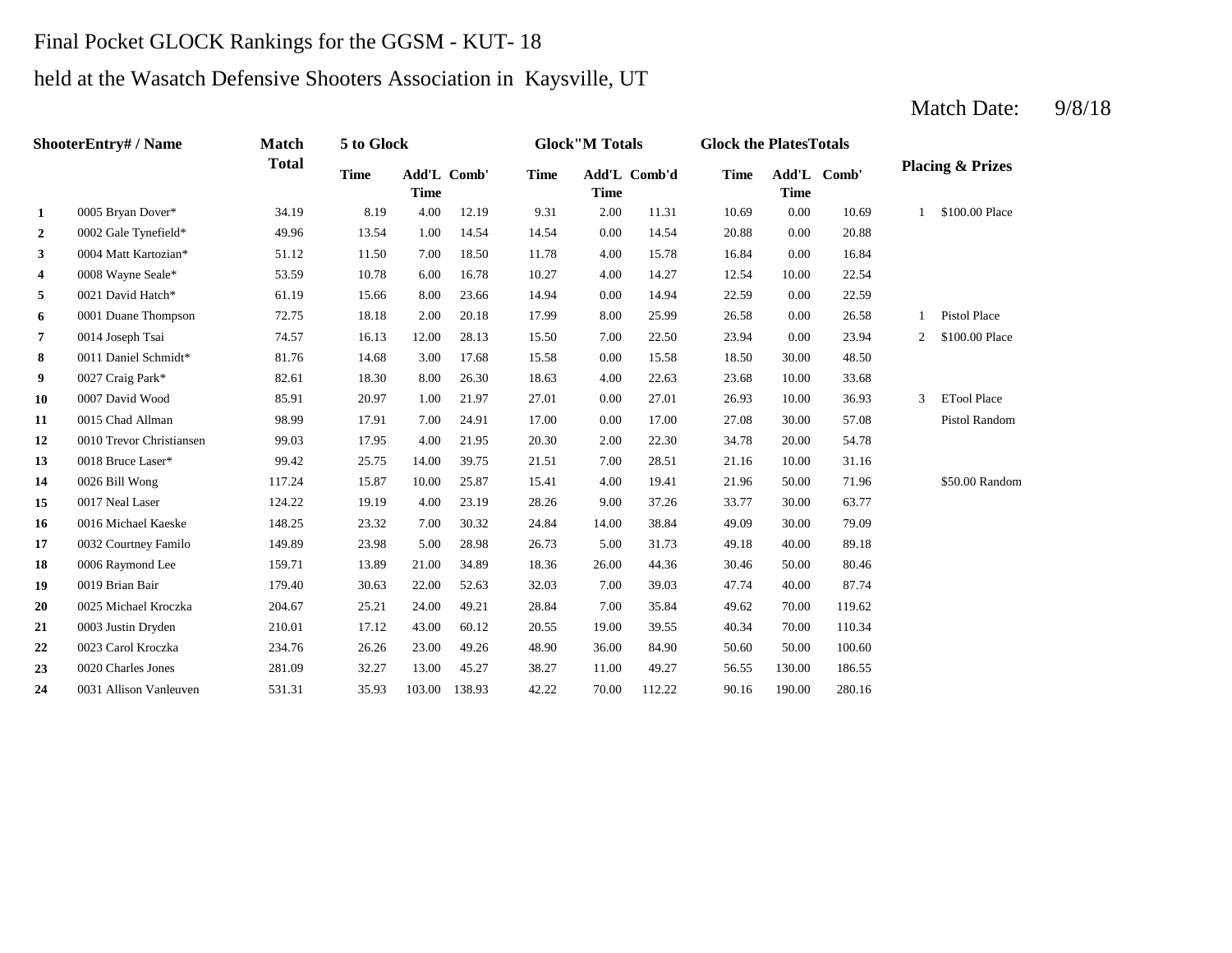Match Date:

**The following scores have not been included in the above results due to administrative issues or scoring errors Please call the GSSF office (770) 437-4718 as soon as possible for further clarification. Thank you.**

**Shooters who did not finish the match...**

**Shooters who did not show**

**0**

**Page 4 of 4 10/11/2018 09:30:15 AM Major Sub Kaysville, UT**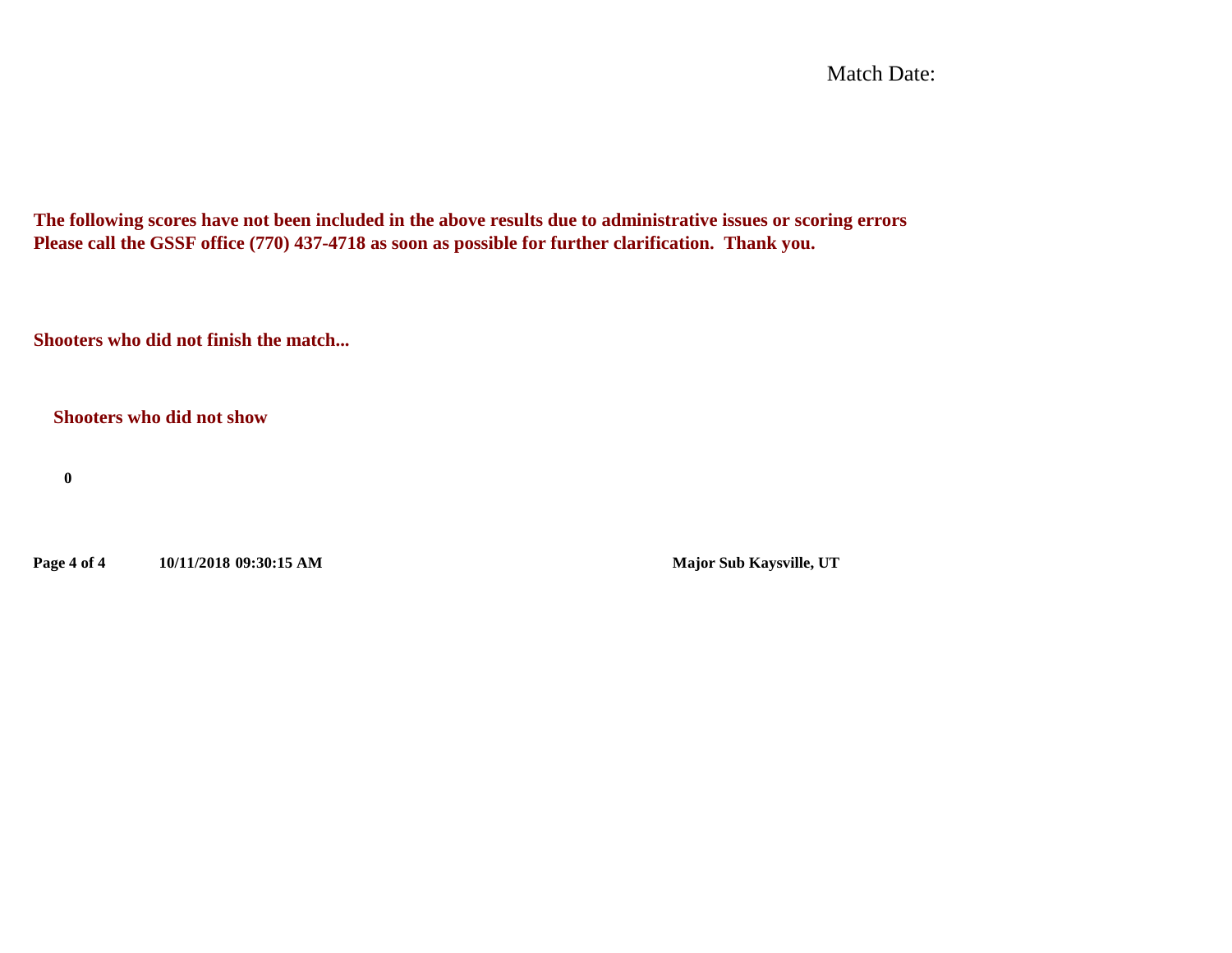### Final Civilian Rankings for the Wasatch Ballistic Challenge XVI

|                | ShooterEntry# / Name     | Match        | 5 to Glock Totals |                             |       | <b>Glock"M Totals</b> |       |              | <b>Glock the PlatesTotals</b> |       |              |                             |                     |
|----------------|--------------------------|--------------|-------------------|-----------------------------|-------|-----------------------|-------|--------------|-------------------------------|-------|--------------|-----------------------------|---------------------|
|                |                          | <b>Total</b> | <b>Time</b>       | Add'L Comb'd<br><b>Time</b> |       | <b>Time</b>           | Time  | Add'L Comb'd | Time                          | Time  | Add'L Comb'd | <b>Placing &amp; Prizes</b> | <b>Categories</b>   |
| 1              | 0159 Steve Koski         | 70.31        | 23.15             | 6.00                        | 29.15 | 22.93                 | 1.00  | 23.93        | 17.23                         | 0.00  | 17.23        | Pistol Place                |                     |
| $\mathbf{2}$   | 0129 Nik Parker          | 78.51        | 18.70             | 9.00                        | 27.70 | 19.09                 | 15.00 | 34.09        | 16.72                         | 0.00  | 16.72        | 100 Place<br>2              |                     |
| 3              | 0113 Zachary Jenson      | 83.14        | 21.77             | 18.00                       | 39.77 | 16.28                 | 7.00  | 23.28        | 20.09                         | 0.00  | 20.09        | 75 Place<br>3               |                     |
| 4              | 0183 Greg Vaillancourt   | 86.78        | 30.80             | 4.00                        | 34.80 | 25.25                 | 6.00  | 31.25        | 20.73                         | 0.00  | 20.73        |                             |                     |
| 5              | 0133 Joseph Tsai         | 87.50        | 22.94             | 6.00                        | 28.94 | 22.56                 | 7.00  | 29.56        | 29.00                         | 0.00  | 29.00        | 75 Senior                   | Senior              |
| 6              | 0157 Kirk Bennett        | 88.10        | 25.03             | 12.00                       | 37.03 | 22.24                 | 5.00  | 27.24        | 23.83                         | 0.00  | 23.83        |                             |                     |
| $\overline{7}$ | 0059 David Wood          | 89.86        | 30.67             | 8.00                        | 38.67 | 29.10                 | 1.00  | 30.10        | 21.09                         | 0.00  | 21.09        |                             | Senior              |
| 8              | 0082 Malin Hall          | 90.56        | 20.76             | 16.00                       | 36.76 | 20.43                 | 12.00 | 32.43        | 21.37                         | 0.00  | 21.37        | 50 Random                   |                     |
| 9              | 0136 Chad Allman         | 94.70        | 21.76             | 9.00                        | 30.76 | 14.53                 | 32.00 | 46.53        | 17.41                         | 0.00  | 17.41        |                             |                     |
| 10             | 0099 Trevor Christiansen | 94.98        | 24.96             | 18.00                       | 42.96 | 28.11                 | 2.00  | 30.11        | 21.91                         | 0.00  | 21.91        |                             |                     |
| 11             | 0176 Michael Cusano      | 100.98       | 16.08             | 38.00                       | 54.08 | 16.35                 | 5.00  | 21.35        | 25.55                         | 0.00  | 25.55        |                             |                     |
| 12             | 0120 Cheryll Allison     | 102.77       | 22.72             | 23.00                       | 45.72 | 24.88                 | 8.00  | 32.88        | 24.17                         | 0.00  | 24.17        | 75 Adult Female             | <b>Adult Female</b> |
| 13             | 0012 Bill Wong           | 105.70       | 21.19             | 36.00                       | 57.19 | 19.23                 | 12.00 | 31.23        | 17.28                         | 0.00  | 17.28        |                             |                     |
| 14             | 0153 Neal Laser          | 111.01       | 32.68             | 5.00                        | 37.68 | 29.50                 | 9.00  | 38.50        | 34.83                         | 0.00  | 34.83        |                             |                     |
| 15             | 0110 Eric LuMaye         | 111.79       | 21.75             | 18.00                       | 39.75 | 17.77                 | 26.00 | 43.77        | 28.27                         | 0.00  | 28.27        |                             |                     |
| 16             | 0143 Jared Lyon          | 118.11       | 28.13             | 24.00                       | 52.13 | 24.38                 | 21.00 | 45.38        | 20.60                         | 0.00  | 20.60        |                             |                     |
| 17             | 0132 Brad Augustin       | 118.41       | 22.95             | 34.00                       | 56.95 | 21.66                 | 2.00  | 23.66        | 27.80                         | 10.00 | 37.80        |                             |                     |
| 18             | 0146 Brian Gilmore       | 123.07       | 19.77             | 35.00                       | 54.77 | 20.01                 | 19.00 | 39.01        | 29.29                         | 0.00  | 29.29        |                             | Senior              |
| 19             | 0130 Courtney Familo     | 124.41       | 41.37             | 4.00                        | 45.37 | 42.20                 | 1.00  | 43.20        | 35.84                         | 0.00  | 35.84        |                             | <b>Adult Female</b> |
| 20             | 0181 Joel VanLeuven      | 125.43       | 26.08             | 11.00                       | 37.08 | 21.72                 | 32.00 | 53.72        | 34.63                         | 0.00  | 34.63        |                             |                     |
| 21             | 0029 Justin Dryden       | 127.20       | 27.87             | 30.00                       | 57.87 | 28.35                 | 9.00  | 37.35        | 31.98                         | 0.00  | 31.98        |                             |                     |
| 22             | 0044 Erik Hacking        | 128.56       | 25.54             | 29.00                       | 54.54 | 23.52                 | 20.00 | 43.52        | 30.50                         | 0.00  | 30.50        | Knife Random                |                     |
| 23             | 0055 Ray Wharton         | 130.91       | 25.32             | 39.00                       | 64.32 | 22.82                 | 23.00 | 45.82        | 20.77                         | 0.00  | 20.77        | 75 Super Senior             | Super Senior        |
| 24             | 0169 Johnny Clare        | 130.97       | 21.76             | 40.00                       | 61.76 | 28.26                 | 6.00  | 34.26        | 34.95                         | 0.00  | 34.95        |                             |                     |
| 25             | 0155 Brian Bair          | 132.06       | 41.70             | 13.00                       | 54.70 | 35.85                 | 12.00 | 47.85        | 29.51                         | 0.00  | 29.51        |                             |                     |
| 26             | 0085 Kim Hall            | 138.85       | 27.20             | 52.00                       | 79.20 | 25.93                 | 7.00  | 32.93        | 26.72                         | 0.00  | 26.72        |                             |                     |
| 27             | 0077 Wesley Edwards      | 140.51       | 37.04             | 20.00                       | 57.04 | 31.56                 | 8.00  | 39.56        | 43.91                         | 0.00  | 43.91        | 75 Junior Male              | Junior Male         |
| 28             | 0079 Cragun Scott        | 160.23       | 30.34             | 38.00                       | 68.34 | 53.20                 | 5.00  | 58.20        | 33.69                         | 0.00  | 33.69        |                             |                     |
| 29             | 0080 Toby Scott          | 161.70       | 29.92             | 42.00                       | 71.92 | 33.15                 | 21.00 | 54.15        | 35.63                         | 0.00  | 35.63        |                             |                     |
| 30             | 0119 John Cawley         | 164.97       | 41.22             | 22.00                       | 63.22 | 23.81                 | 20.00 | 43.81        | 57.94                         | 0.00  | 57.94        |                             |                     |
| 31             | 0106 Scott Freeman       | 170.06       | 25.52             | 37.00                       | 62.52 | 33.57                 | 9.00  | 42.57        | 44.97                         | 20.00 | 64.97        |                             | Senior              |
| 32             | 0013 Axel Zanelli        | 174.22       | 32.26             | 11.00                       | 43.26 | 17.42                 | 74.00 | 91.42        | 39.54                         | 0.00  | 39.54        |                             | Super Senior        |
| 33             | 0011 Michael Kroczka     | 180.93       | 49.59             | 25.00                       | 74.59 | 46.66                 | 10.00 | 56.66        | 49.68                         | 0.00  | 49.68        |                             | Super Senior        |
| 34             | 0139 Michael Kaeske      | 199.68       | 40.46             | 39.00                       | 79.46 | 36.76                 | 16.00 | 52.76        | 57.46                         | 10.00 | 67.46        |                             | Super Senior        |
| 35             | 0148 James Lyons         | 200.11       | 19.36             | 28.00                       | 47.36 | 17.57                 | 34.00 | 51.57        | 41.18                         | 60.00 | 101.18       |                             |                     |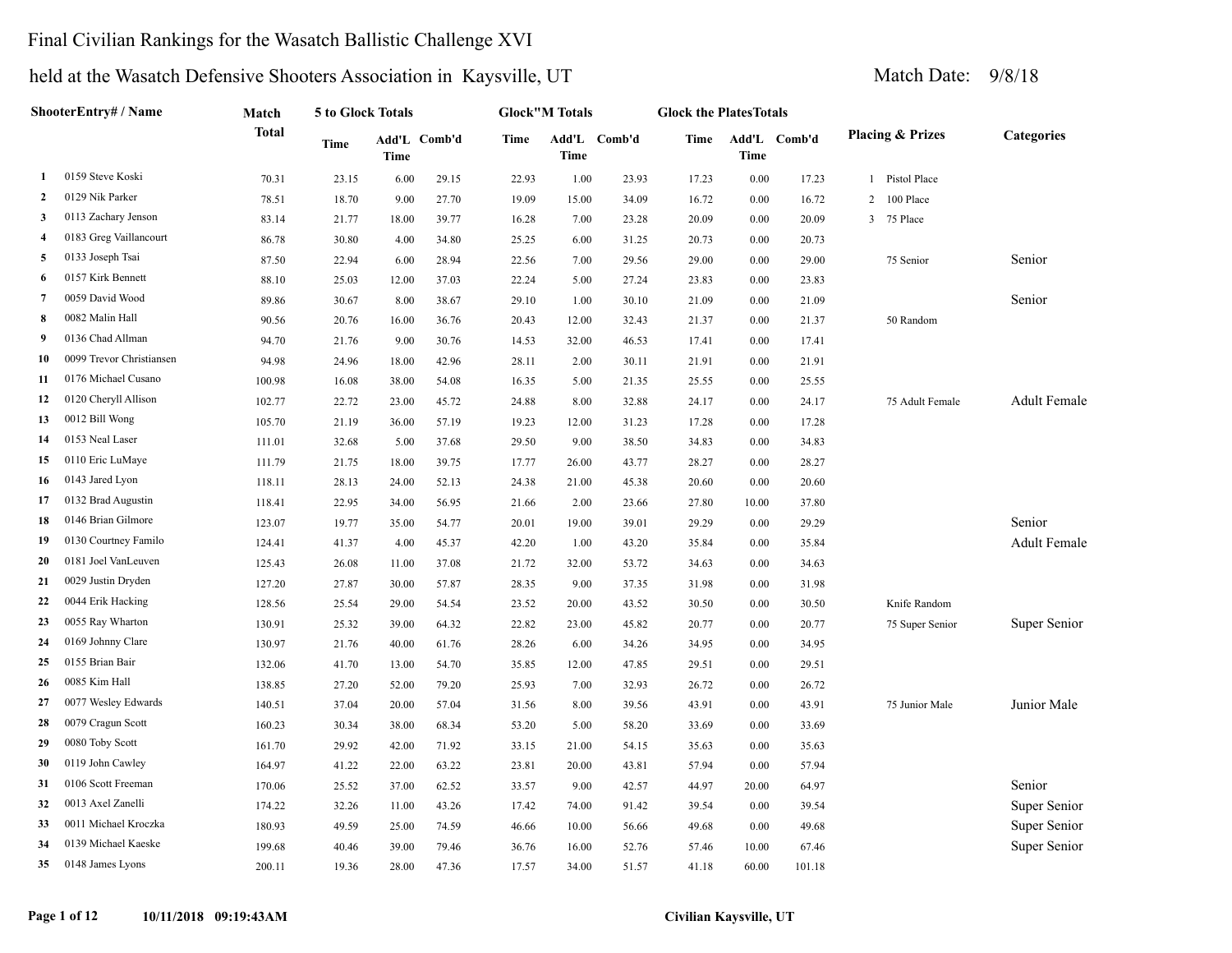|    | <b>ShooterEntry#/Name</b> | Match    | 5 to Glock Totals |                      |        |        | <b>Glock</b> "M Totals |        | <b>Glock the Plates Totals</b> |        |              |                             |                     |
|----|---------------------------|----------|-------------------|----------------------|--------|--------|------------------------|--------|--------------------------------|--------|--------------|-----------------------------|---------------------|
|    |                           | Total    | Time              | Add'L Comb'd<br>Time |        | Time   | Add'L<br>Time          | Comb'd | Time                           | Time   | Add'L Comb'd | <b>Placing &amp; Prizes</b> | <b>Categories</b>   |
| 36 | 0072 Charles Jones        | 211.71   | 49.45             | 39.00                | 88.45  | 50.54  | 22.00                  | 72.54  | 50.72                          | 0.00   | 50.72        |                             | Super Senior        |
| 37 | 0001 Dick Polk            | 228.28   | 40.21             | 54.00                | 94.21  | 43.05  | 21.00                  | 64.05  | 50.02                          | 20.00  | 70.02        |                             | Super Senior        |
| 38 | 0115 Dave Shell           | 253.95   | 30.84             | 62.00                | 92.84  | 30.13  | 31.00                  | 61.13  | 39.98                          | 60.00  | 99.98        |                             | Super Senior        |
| 39 | 0104 Blaine Carter        | 296.34   | 23.21             | 72.00                | 95.21  | 23.80  | 57.00                  | 80.80  | 50.33                          | 70.00  | 120.33       |                             |                     |
| 40 | 0114 Kyle Jenson          | 309.09   | 19.77             | 78.00                | 97.77  | 21.61  | 59.00                  | 80.61  | 40.71                          | 90.00  | 130.71       |                             |                     |
| 41 | 0177 Mike Clark           | 316.71   | 45.03             | 71.00                | 116.03 | 43.93  | 58.00                  | 101.93 | 58.75                          | 40.00  | 98.75        |                             |                     |
| 42 | 0137 Jeff Jewell          | 324.61   | 23.67             | 92.00                | 115.67 | 31.69  | 58.00                  | 89.69  | 49.25                          | 70.00  | 119.25       |                             | Senior              |
| 43 | 0125 Steven Reid          | 333.19   | 54.25             | 102.00               | 156.25 | 57.08  | 18.00                  | 75.08  | 81.86                          | 20.00  | 101.86       |                             |                     |
| 44 | 0105 Joshua Badal         | 340.21   | 33.92             | 107.00               | 140.92 | 33.67  | 44.00                  | 77.67  | 61.62                          | 60.00  | 121.62       |                             |                     |
| 45 | 0042 Jim Pereira          | 362.07   | 27.27             | 101.00               | 128.27 | 32.09  | 49.00                  | 81.09  | 62.71                          | 90.00  | 152.71       |                             |                     |
| 46 | 0118 Adam Cawley          | 525.70   | 34.20             | 120.00               | 154.20 | 42.08  | 66.00                  | 108.08 | 73.42                          | 190.00 | 263.42       | 2 year membership renew     |                     |
| 47 | 0173 Ames Sabellano       | 589.44   | 23.12             | 184.00               | 207.12 | 51.26  | 59.00                  | 110.26 | 62.06                          | 210.00 | 272.06       |                             | <b>Adult Female</b> |
| 48 | 0073 Theodorus Berlijn    | 992.93   | 36.17             | 95.00                | 131.17 | 31.80  | 190.00                 | 221.80 | 399.96                         | 240.00 | 639.96       | 50 Random                   | Super Senior        |
| 49 | 0158 Svetlana Smith       | 1,041.49 | 106.84            | 159.00               | 265.84 | 129.99 | 133.00                 | 262.99 | 312.66                         | 200.00 | 512.66       |                             | <b>Adult Female</b> |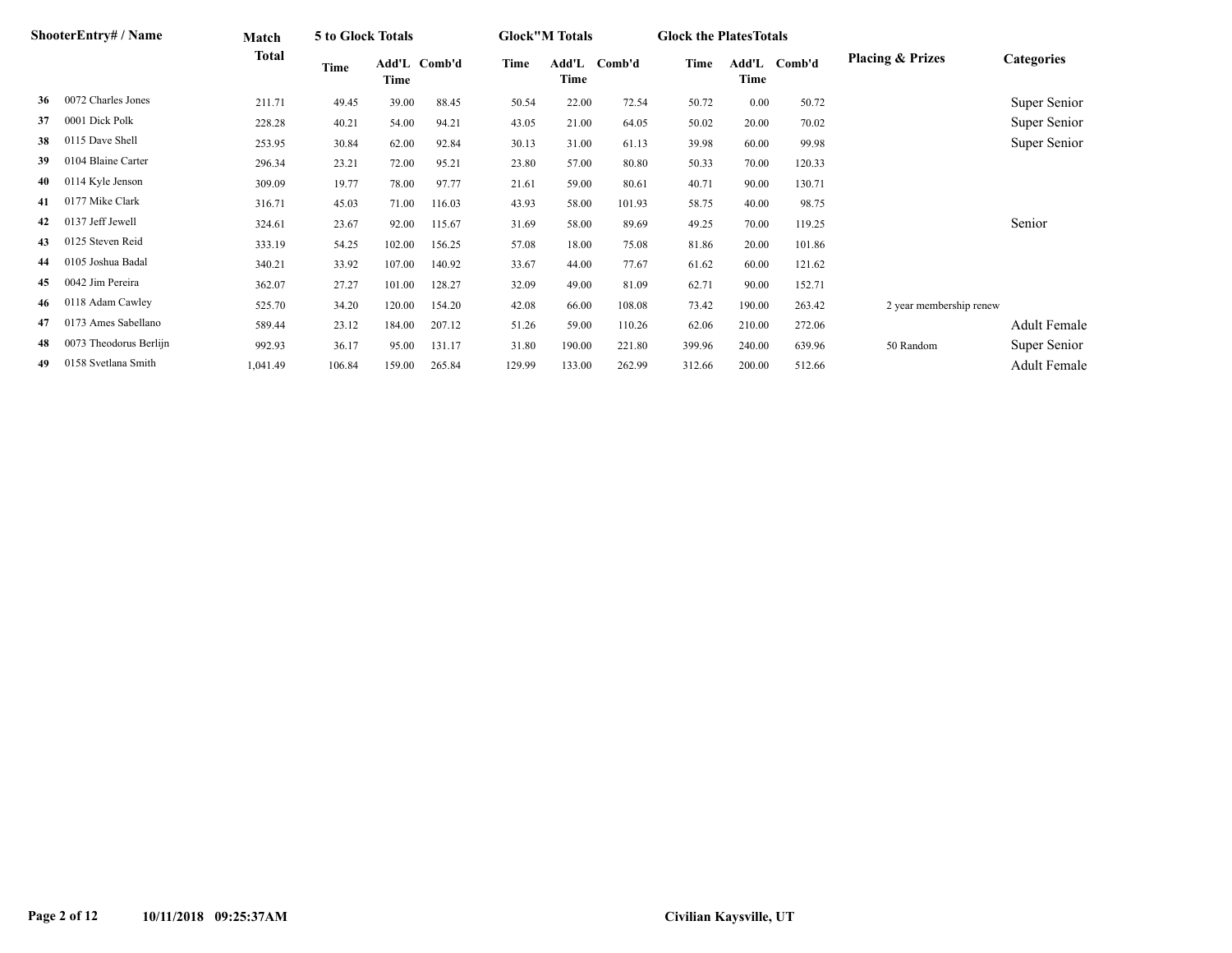### Final Competition Rankings for the Wasatch Ballistic Challenge XVI

|                     | ShooterEntry# / Name<br>0021 Bryan Dover*<br>1 | Match  | 5 to Glock Totals |       |              |             | <b>Glock"M Totals</b> |              |       | <b>Glock the PlatesTotals</b> |              |                             |
|---------------------|------------------------------------------------|--------|-------------------|-------|--------------|-------------|-----------------------|--------------|-------|-------------------------------|--------------|-----------------------------|
|                     |                                                | Total  | Time              | Time  | Add'L Comb'd | <b>Time</b> | <b>Time</b>           | Add'L Comb'd | Time  | Time                          | Add'L Comb'd | <b>Placing &amp; Prizes</b> |
|                     |                                                | 47.84  | 13.15             | 11.00 | 24.15        | 12.42       | 2.00                  | 14.42        | 9.27  | $0.00\,$                      | 9.27         |                             |
| 2                   | 0026 Matt Kartozian*                           | 48.12  | 17.92             | 1.00  | 18.92        | 15.40       | $0.00\,$              | 15.40        | 13.80 | 0.00                          | 13.80        | 1 Pistol Place              |
| 3                   | 0068 Wayne Seale*                              | 52.20  | 13.99             | 12.00 | 25.99        | 12.30       | 1.00                  | 13.30        | 12.91 | 0.00                          | 12.91        |                             |
| $\overline{\bf{4}}$ | 0102 Daniel Schmidt*                           | 55.70  | 19.31             | 0.00  | 19.31        | 19.80       | $0.00\,$              | 19.80        | 16.59 | 0.00                          | 16.59        |                             |
| 5                   | 0053 Jay Welch*                                | 59.18  | 21.80             | 0.00  | 21.80        | 18.35       | 2.00                  | 20.35        | 17.03 | 0.00                          | 17.03        |                             |
| 6                   | 0093 Kevin Lee*                                | 61.67  | 17.46             | 4.00  | 21.46        | 15.14       | 9.00                  | 24.14        | 16.07 | 0.00                          | 16.07        |                             |
| 7                   | 0122 Mark Allison*                             | 65.09  | 21.06             | 8.00  | 29.06        | 18.58       | 3.00                  | 21.58        | 14.45 | 0.00                          | 14.45        | Knife Random                |
| 8                   | 0009 David Hatch*                              | 75.98  | 21.04             | 1.00  | 22.04        | 18.55       | 14.00                 | 32.55        | 21.39 | 0.00                          | 21.39        |                             |
| 9                   | 0083 Malin Hall                                | 77.92  | 19.49             | 17.00 | 36.49        | 21.00       | 4.00                  | 25.00        | 16.43 | 0.00                          | 16.43        | 1 Pistol Place              |
| 10                  | 0075 Lance Edwards*                            | 83.84  | 20.14             | 24.00 | 44.14        | 18.06       | 5.00                  | 23.06        | 16.64 | 0.00                          | 16.64        |                             |
| 11                  | 0062 David Wood                                | 90.97  | 28.54             | 10.00 | 38.54        | 29.24       | 1.00                  | 30.24        | 22.19 | 0.00                          | 22.19        | 2 100 Place                 |
| 12                  | 0160 Bryan Croft                               | 91.33  | 32.48             | 7.00  | 39.48        | 24.20       | 2.00                  | 26.20        | 25.65 | 0.00                          | 25.65        | 75 Place<br>3               |
| 13                  | 0162 Bill Wong                                 | 92.35  | 21.38             | 22.00 | 43.38        | 16.91       | 15.00                 | 31.91        | 17.06 | 0.00                          | 17.06        |                             |
| 14                  | 0100 Trevor Christiansen                       | 92.86  | 25.77             | 4.00  | 29.77        | 28.24       | 8.00                  | 36.24        | 26.85 | 0.00                          | 26.85        |                             |
| 15                  | 0126 Zachary Jenson                            | 93.51  | 17.46             | 26.00 | 43.46        | 18.14       | 10.00                 | 28.14        | 21.91 | 0.00                          | 21.91        |                             |
| 16                  | 0007 Jim Larson                                | 93.97  | 23.86             | 22.00 | 45.86        | 18.20       | 9.00                  | 27.20        | 20.91 | 0.00                          | 20.91        |                             |
| 17                  | 0121 Cheryll Allison                           | 95.31  | 22.25             | 21.00 | 43.25        | 22.58       | 11.00                 | 33.58        | 18.48 | 0.00                          | 18.48        |                             |
| 18                  | 0037 Gale Tynefield*                           | 96.95  | 19.59             | 26.00 | 45.59        | 19.34       | 13.00                 | 32.34        | 19.02 | 0.00                          | 19.02        | Knife Random                |
| 19                  | 0187 Karl Tesch                                | 98.22  | 25.21             | 5.00  | 30.21        | 20.40       | 17.00                 | 37.40        | 30.61 | 0.00                          | 30.61        |                             |
| 20                  | 0178 Chad Allman                               | 99.50  | 14.72             | 32.00 | 46.72        | 17.04       | 13.00                 | 30.04        | 22.74 | 0.00                          | 22.74        |                             |
| 21                  | 0050 Gene Robinson                             | 101.42 | 30.78             | 7.00  | 37.78        | 28.51       | 2.00                  | 30.51        | 33.13 | 0.00                          | 33.13        |                             |
| 22                  | 0089 Bruce Laser*                              | 107.28 | 30.06             | 23.00 | 53.06        | 28.78       | 4.00                  | 32.78        | 21.44 | 0.00                          | 21.44        |                             |
| 23                  | 0135 Joseph Tsai                               | 111.30 | 21.21             | 28.00 | 49.21        | 21.44       | 13.00                 | 34.44        | 27.65 | 0.00                          | 27.65        |                             |
| 24                  | 0180 Brett Hart                                | 115.18 | 18.79             | 26.00 | 44.79        | 18.83       | 31.00                 | 49.83        | 20.56 | 0.00                          | 20.56        |                             |
| 25                  | 0046 Erik Hacking                              | 116.30 | 23.71             | 34.00 | 57.71        | 27.73       | 5.00                  | 32.73        | 25.86 | 0.00                          | 25.86        | 2 year membership renew     |
| 26                  | 0032 Justin Dryden                             | 119.33 | 27.06             | 18.00 | 45.06        | 24.26       | 13.00                 | 37.26        | 27.01 | 10.00                         | 37.01        |                             |
| 27                  | 0097 Burton Smith*                             | 123.69 | 17.40             | 35.00 | 52.40        | 17.98       | 33.00                 | 50.98        | 20.31 | 0.00                          | 20.31        |                             |
| 28                  | 0086 Kim Hall                                  | 125.33 | 25.74             | 23.00 | 48.74        | 22.35       | 25.00                 | 47.35        | 29.24 | 0.00                          | 29.24        |                             |
| 29                  | 0017 Raymond Lee                               | 134.83 | 22.15             | 33.00 | 55.15        | 21.07       | 33.00                 | 54.07        | 25.61 | 0.00                          | 25.61        |                             |
| 30                  | 0078 Wesley Edwards                            | 144.06 | 47.02             | 23.00 | 70.02        | 34.42       | 9.00                  | 43.42        | 30.62 | 0.00                          | 30.62        |                             |
| 31                  | 0131 Courtney Familo                           | 146.30 | 42.67             | 16.00 | 58.67        | 35.00       | 18.00                 | 53.00        | 34.63 | 0.00                          | 34.63        |                             |
| 32                  | 0081 Toby Scott                                | 166.76 | 32.42             | 17.00 | 49.42        | 39.61       | 32.00                 | 71.61        | 45.73 | 0.00                          | 45.73        |                             |
| 33                  | 0117 Curtis Cottrell                           | 169.66 | 50.57             | 16.00 | 66.57        | 46.26       | 9.00                  | 55.26        | 47.83 | 0.00                          | 47.83        |                             |
| 34                  | 0004 Brian Weaver                              | 216.04 | 27.02             | 74.00 | 101.02       | 30.02       | 22.00                 | 52.02        | 43.00 | 20.00                         | 63.00        |                             |
| 35                  | 0127 Kyle Jenson                               | 353.03 | 14.95             | 69.00 | 83.95        | 21.54       | 70.00                 | 91.54        | 57.54 | 120.00                        | 177.54       |                             |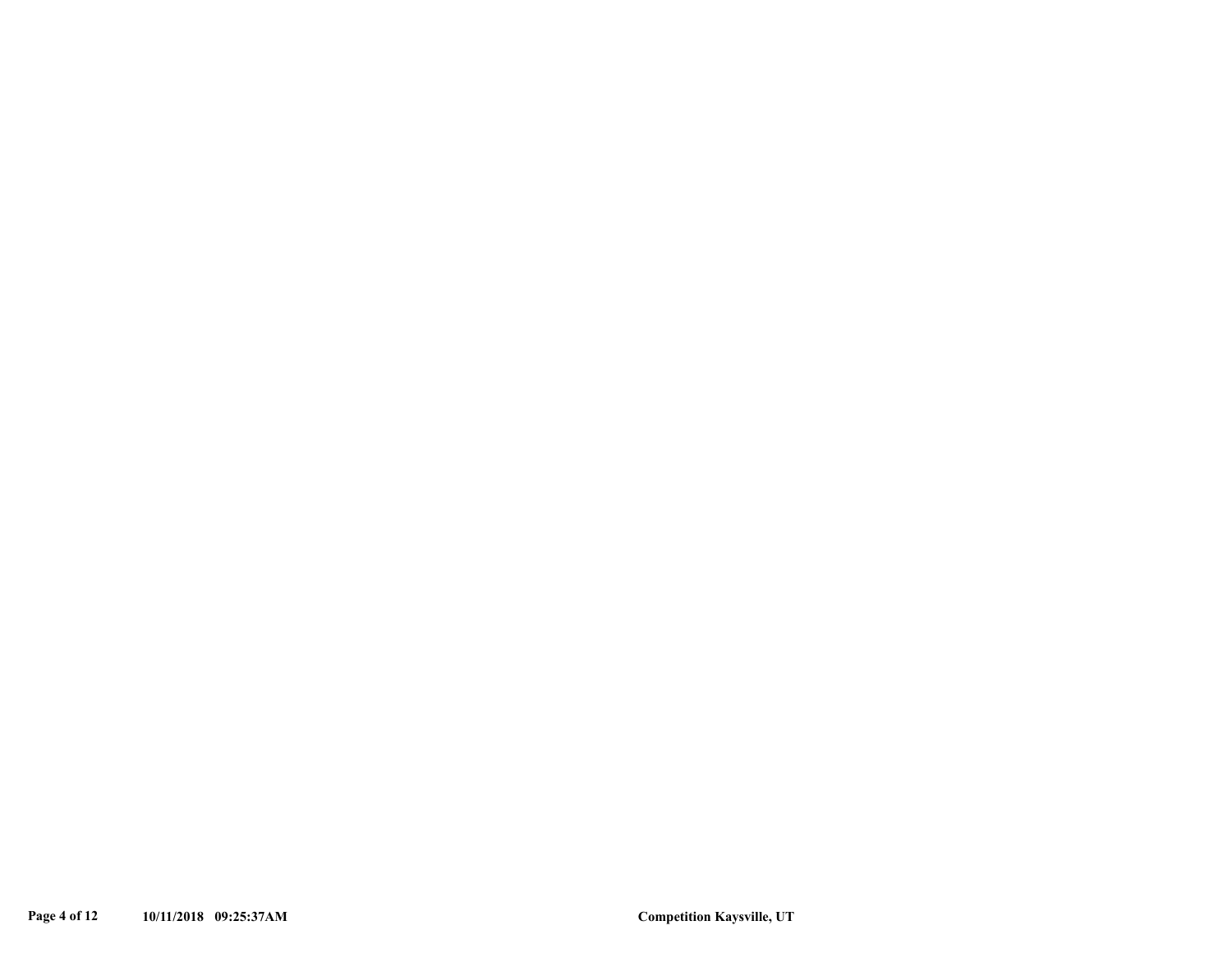### Final Guardian Rankings for the Wasatch Ballistic Challenge XVI

|                | ShooterEntry# / Name    | Match  | 5 to Glock Totals |                      |        |       | <b>Glock</b> "M Totals |        | <b>Glock the Plates Totals</b> |       |              |                             |                    |                          |
|----------------|-------------------------|--------|-------------------|----------------------|--------|-------|------------------------|--------|--------------------------------|-------|--------------|-----------------------------|--------------------|--------------------------|
|                |                         | Total  | <b>Time</b>       | Add'L Comb'd<br>Time |        | Time  | Add'L<br>Time          | Comb'd | Time                           | Time  | Add'L Comb'd | <b>Placing &amp; Prizes</b> |                    | <b>Categories</b>        |
|                | 0151 Raymond Montalbano | 88.02  | 19.42             | 14.00                | 33.42  | 18.81 | 19.00                  | 37.81  | 16.79                          | 0.00  | 16.79        |                             | Pistol Place       | Senior                   |
|                |                         | 88.02  | 19.42             | 14.00                | 33.42  | 18.81 | 19.00                  | 37.81  | 16.79                          | 0.00  | 16.79        |                             | 75 Senior          | Senior                   |
| $\overline{2}$ | 0107 Geoffrey Horne     | 107.13 | 28.21             | 21.00                | 49.21  | 26.44 | 3.00                   | 29.44  | 28.48                          | 0.00  | 28.48        |                             | 2 Etool Place      | Senior                   |
| 3              | 0186 Karl Tesch         | 108.72 | 28.04             | 10.00                | 38.04  | 20.61 | 11.00                  | 31.61  | 29.07                          | 10.00 | 39.07        |                             | Knife Place        |                          |
|                | 0041 Duane Thompson     | 109.12 | 26.90             | 12.00                | 38.90  | 28.26 | 8.00                   | 36.26  | 33.96                          | 0.00  | 33.96        |                             | 75 Super Senior    | Challenged, Super Senior |
| $\overline{4}$ |                         | 109.12 | 26.90             | 12.00                | 38.90  | 28.26 | 8.00                   | 36.26  | 33.96                          | 0.00  | 33.96        |                             | \$75.00 Challenged | Challenged, Super Senior |
| 5              | 0163 Aaron Jones        | 113.99 | 15.64             | 35.00                | 50.64  | 19.83 | 25.00                  | 44.83  | 18.52                          | 0.00  | 18.52        |                             | Knife Random       |                          |
| 6              | 74 Ronald Wiser         | 145.97 | 34.83             | 20.00                | 54.83  | 41.06 | 11.00                  | 52.06  | 39.08                          | 0.00  | 39.08        |                             |                    |                          |
|                | 0015 Raymond Lee        | 151.54 | 20.94             | 57.00                | 77.94  | 19.82 | 29.00                  | 48.82  | 24.78                          | 0.00  | 24.78        |                             |                    | Senior                   |
| 8              | 0116 Curtis Cottrell    | 154.07 | 56.83             | 12.00                | 68.83  | 42.10 | 2.00                   | 44.10  | 41.14                          | 0.00  | 41.14        |                             |                    | Senior                   |
|                | 0167 Larry Prince       | 158.83 | 23.91             | 45.00                | 68.91  | 20.10 | 44.00                  | 64.10  | 25.82                          | 0.00  | 25.82        |                             | 50 Random          |                          |
| 10             | 0112 Charles Urbauer    | 221.02 | 28.82             | 51.00                | 79.82  | 27.75 | 22.00                  | 49.75  | 51.45                          | 40.00 | 91.45        |                             |                    | Super Senior             |
| 11             | 0128 Paul Michelsen     | 239.08 | 30.08             | 31.00                | 61.08  | 41.14 | 46.00                  | 87.14  | 60.86                          | 30.00 | 90.86        |                             | Knife Random       | Super Senior             |
| 12             | 0182 Ashley Jones       | 388.40 | 79.41             | 42.00                | 121.41 | 41.52 | 42.00                  | 83.52  | 133.47                         | 50.00 | 183.47       |                             | 75 Guardian Female | Guardian Female          |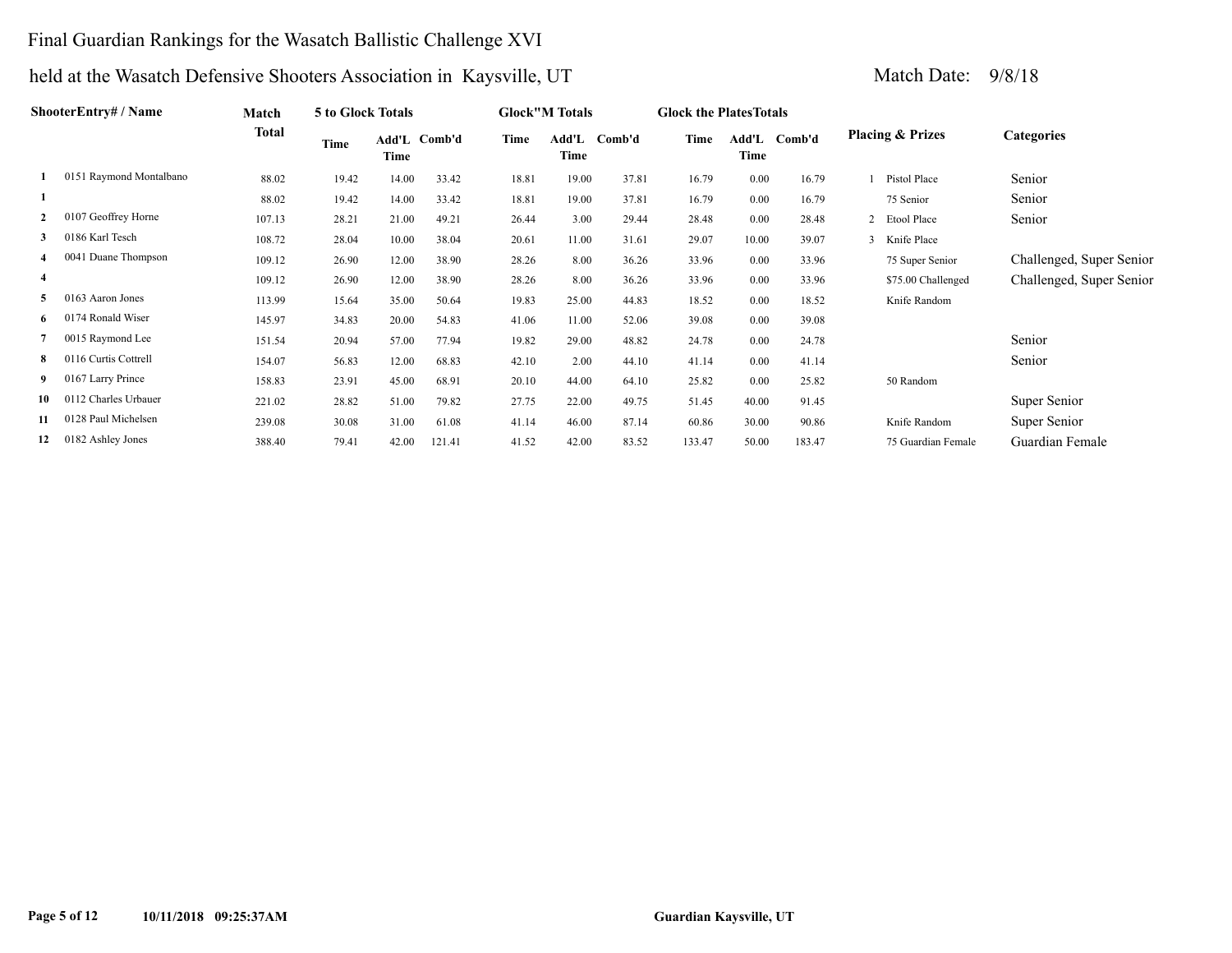### Final Heavy Metal Rankings for the Wasatch Ballistic Challenge XVI

|    | ShooterEntry# / Name   | Match        | <b>5 to Glock Totals</b> |             |              | <b>Glock</b> "M Totals |             | <b>Glock the Plates Totals</b> |       |       |              |                             |  |
|----|------------------------|--------------|--------------------------|-------------|--------------|------------------------|-------------|--------------------------------|-------|-------|--------------|-----------------------------|--|
|    |                        | <b>Total</b> | <b>Time</b>              | <b>Time</b> | Add'L Comb'd | <b>Time</b>            | <b>Time</b> | Add'L Comb'd                   | Time  | Time  | Add'L Comb'd | <b>Placing &amp; Prizes</b> |  |
| 1  | 0024 Bryan Dover*      | 42.46        | 13.83                    | 4.00        | 17.83        | 14.10                  | 0.00        | 14.10                          | 10.53 | 0.00  | 10.53        | Pistol MatchMeister         |  |
| 2  | 0071 Wayne Seale*      | 50.63        | 15.35                    | 4.00        | 19.35        | 13.05                  | 5.00        | 18.05                          | 13.23 | 0.00  | 13.23        | 100 Place                   |  |
| 3  | 0040 Gale Tynefield*   | 76.25        | 22.22                    | 12.00       | 34.22        | 19.09                  | 6.00        | 25.09                          | 16.94 | 0.00  | 16.94        |                             |  |
| 4  | 0179 Chad Allman       | 96.54        | 20.40                    | 20.00       | 40.40        | 16.06                  | 19.00       | 35.06                          | 21.08 | 0.00  | 21.08        | Pistol Place                |  |
| 5  | 0056 Ray Wharton       | 96.92        | 26.50                    | 14.00       | 40.50        | 25.00                  | 7.00        | 32.00                          | 24.42 | 0.00  | 24.42        | 2 100 Place                 |  |
| 6  | 0034 Justin Dryden     | 99.68        | 27.72                    | 15.00       | 42.72        | 26.34                  | 5.00        | 31.34                          | 25.62 | 0.00  | 25.62        | Etool Place                 |  |
| 7  | 0145 Jared Lyon        | 102.86       | 29.71                    | 16.00       | 45.71        | 19.58                  | 15.00       | 34.58                          | 22.57 | 0.00  | 22.57        | 50 Random                   |  |
| 8  | 0150 James Lyons       | 106.98       | 19.66                    | 27.00       | 46.66        | 25.13                  | 12.00       | 37.13                          | 23.19 | 0.00  | 23.19        |                             |  |
| 9  | 0098 Burton Smith*     | 109.79       | 15.26                    | 47.00       | 62.26        | 14.47                  | 7.00        | 21.47                          | 26.06 | 0.00  | 26.06        |                             |  |
| 10 | 0185 Greg Vaillancourt | 112.49       | 32.81                    | 17.00       | 49.81        | 30.79                  | 7.00        | 37.79                          | 24.89 | 0.00  | 24.89        | 2 year membership renew     |  |
| 11 | 0065 David Wood        | 116.24       | 38.15                    | 11.00       | 49.15        | 36.50                  | 5.00        | 41.50                          | 25.59 | 0.00  | 25.59        | Knife Random                |  |
| 12 | 0147 Brian Gilmore     | 118.59       | 21.77                    | 35.00       | 56.77        | 30.19                  | 5.00        | 35.19                          | 26.63 | 0.00  | 26.63        |                             |  |
| 13 | 0109 Geoffrey Horne    | 121.81       | 32.63                    | 17.00       | 49.63        | 28.01                  | 15.00       | 43.01                          | 29.17 | 0.00  | 29.17        |                             |  |
| 14 | 0018 Raymond Lee       | 122.41       | 23.86                    | 30.00       | 53.86        | 22.90                  | 14.00       | 36.90                          | 31.65 | 0.00  | 31.65        |                             |  |
| 15 | 0047 Erik Hacking      | 128.07       | 27.66                    | 19.00       | 46.66        | 26.90                  | 24.00       | 50.90                          | 30.51 | 0.00  | 30.51        |                             |  |
| 16 | 0156 Brian Bair        | 153.55       | 47.73                    | 20.00       | 67.73        | 41.93                  | 13.00       | 54.93                          | 30.89 | 0.00  | 30.89        |                             |  |
| 17 | 0172 Johnny Clare      | 155.64       | 27.19                    | 47.00       | 74.19        | 31.80                  | 13.00       | 44.80                          | 36.65 | 0.00  | 36.65        |                             |  |
| 18 | 0142 Michael Kaeske    | 170.08       | 45.87                    | 23.00       | 68.87        | 37.44                  | 23.00       | 60.44                          | 40.77 | 0.00  | 40.77        |                             |  |
| 19 | 0006 Dave Shaffer      | 192.77       | 28.45                    | 44.00       | 72.45        | 36.40                  | 35.00       | 71.40                          | 38.92 | 10.00 | 48.92        |                             |  |
| 20 | 0175 Ronald Wiser      | 224.30       | 46.36                    | 47.00       | 93.36        | 43.26                  | 10.00       | 53.26                          | 57.68 | 20.00 | 77.68        |                             |  |
| 21 | 0092 Bruce Laser*      | 683.49       | 299.97                   | 300.00      | 599.97       | 54.84                  | 5.00        | 59.84                          | 23.68 | 0.00  | 23.68        |                             |  |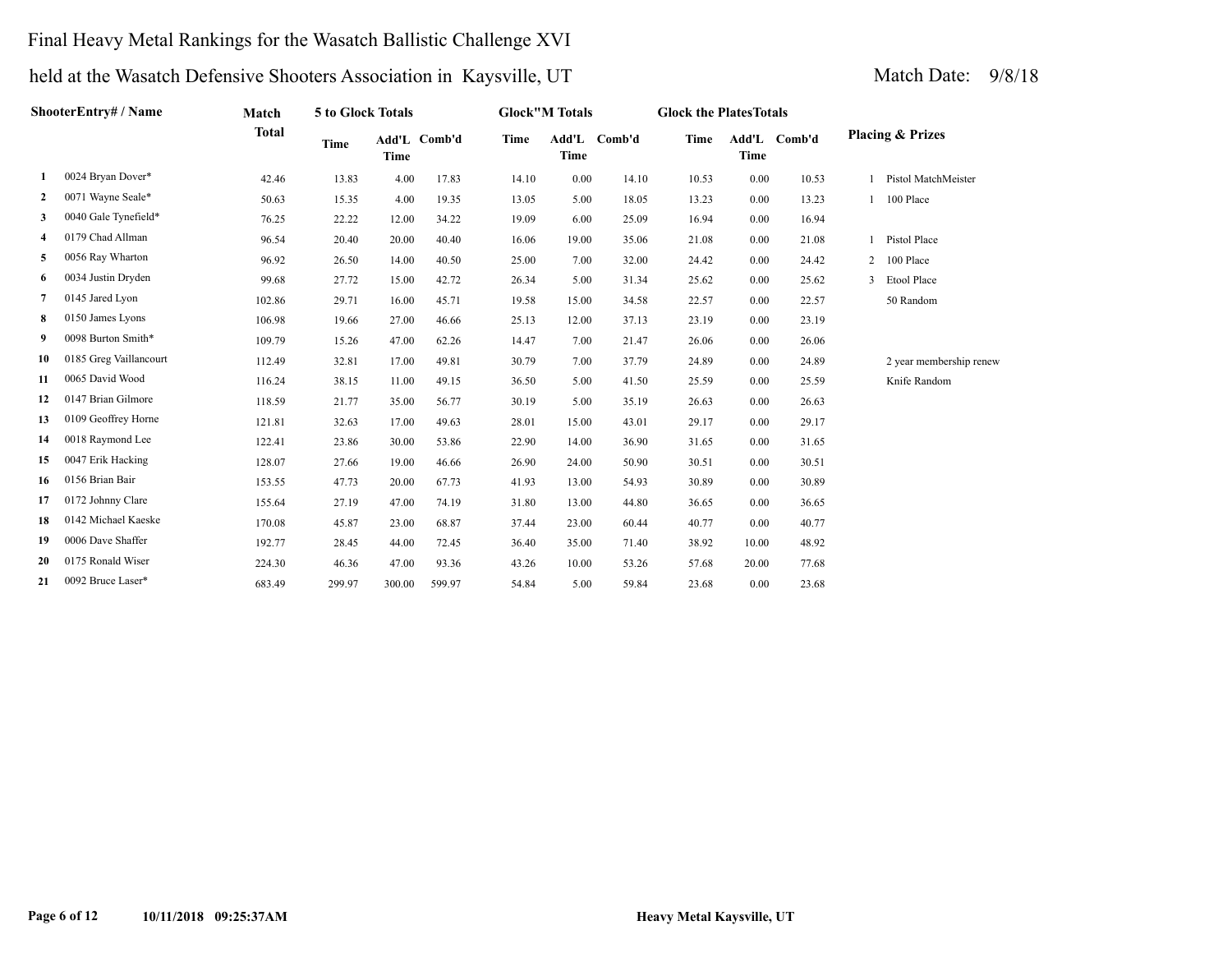### Final Major Sub Rankings for the Wasatch Ballistic Challenge XVI

|              | ShooterEntry# / Name | Match  | 5 to Glock Totals |        |              |        | <b>Glock</b> "M Totals |        |       | <b>Glock the PlatesTotals</b> |        |   |                             |
|--------------|----------------------|--------|-------------------|--------|--------------|--------|------------------------|--------|-------|-------------------------------|--------|---|-----------------------------|
|              |                      | Total  | Time              | Time   | Add'L Comb'd | Time   | Add'L<br>Time          | Comb'd | Time  | Add'L<br>Time                 | Comb'd |   | <b>Placing &amp; Prizes</b> |
| 1            | 0036 Gale Tynefield* | 56.51  | 14.21             | 5.00   | 19.21        | 14.62  | 2.00                   | 16.62  | 20.68 | 0.00                          | 20.68  |   | 100 Place                   |
| $\mathbf{2}$ | 0020 Bryan Dover*    | 58.99  | 8.39              | 7.00   | 15.39        | 8.49   | 3.00                   | 11.49  | 12.11 | 20.00                         | 32.11  |   |                             |
| 3            | 0096 Burton Smith*   | 65.21  | 10.20             | 7.00   | 17.20        | 12.99  | 5.00                   | 17.99  | 20.02 | 10.00                         | 30.02  |   |                             |
| 4            | 0144 Jared Lyon      | 70.03  | 15.58             | 2.00   | 17.58        | 16.07  | 3.00                   | 19.07  | 23.38 | 10.00                         | 33.38  |   | 100 Place                   |
| 5            | 0016 Raymond Lee     | 86.41  | 15.36             | 7.00   | 22.36        | 19.68  | 6.00                   | 25.68  | 28.37 | 10.00                         | 38.37  |   | 2 75 Place                  |
| 6            | 0067 Wayne Seale*    | 93.64  | 9.20              | 14.00  | 23.20        | 9.32   | 8.00                   | 17.32  | 13.12 | 40.00                         | 53.12  |   |                             |
| $7^{\circ}$  | 0061 David Wood      | 94.48  | 33.73             | 0.00   | 33.73        | 32.16  | 0.00                   | 32.16  | 28.59 | 0.00                          | 28.59  | 3 | Etool Place                 |
| 8.           | 0031 Justin Dryden   | 99.42  | 16.38             | 8.00   | 24.38        | 18.34  | 10.00                  | 28.34  | 36.70 | 10.00                         | 46.70  |   |                             |
| 9            | 0049 Gene Robinson   | 131.79 | 24.30             | 12.00  | 36.30        | 23.47  | 5.00                   | 28.47  | 47.02 | 20.00                         | 67.02  |   | 50 Random                   |
| 10           | 0140 Michael Kaeske  | 163.74 | 23.22             | 3.00   | 26.22        | 21.17  | 14.00                  | 35.17  | 42.35 | 60.00                         | 102.35 |   |                             |
| 11           | 0003 Dick Polk       | 223.70 | 29.51             | 16.00  | 45.51        | 37.88  | 16.00                  | 53.88  | 64.31 | 60.00                         | 124.31 |   |                             |
| 12           | 0088 Bruce Laser*    | 925.59 | 299.97            | 150.00 | 449.97       | 299.97 | 150.00                 | 449.97 | 25.65 | 0.00                          | 25.65  |   |                             |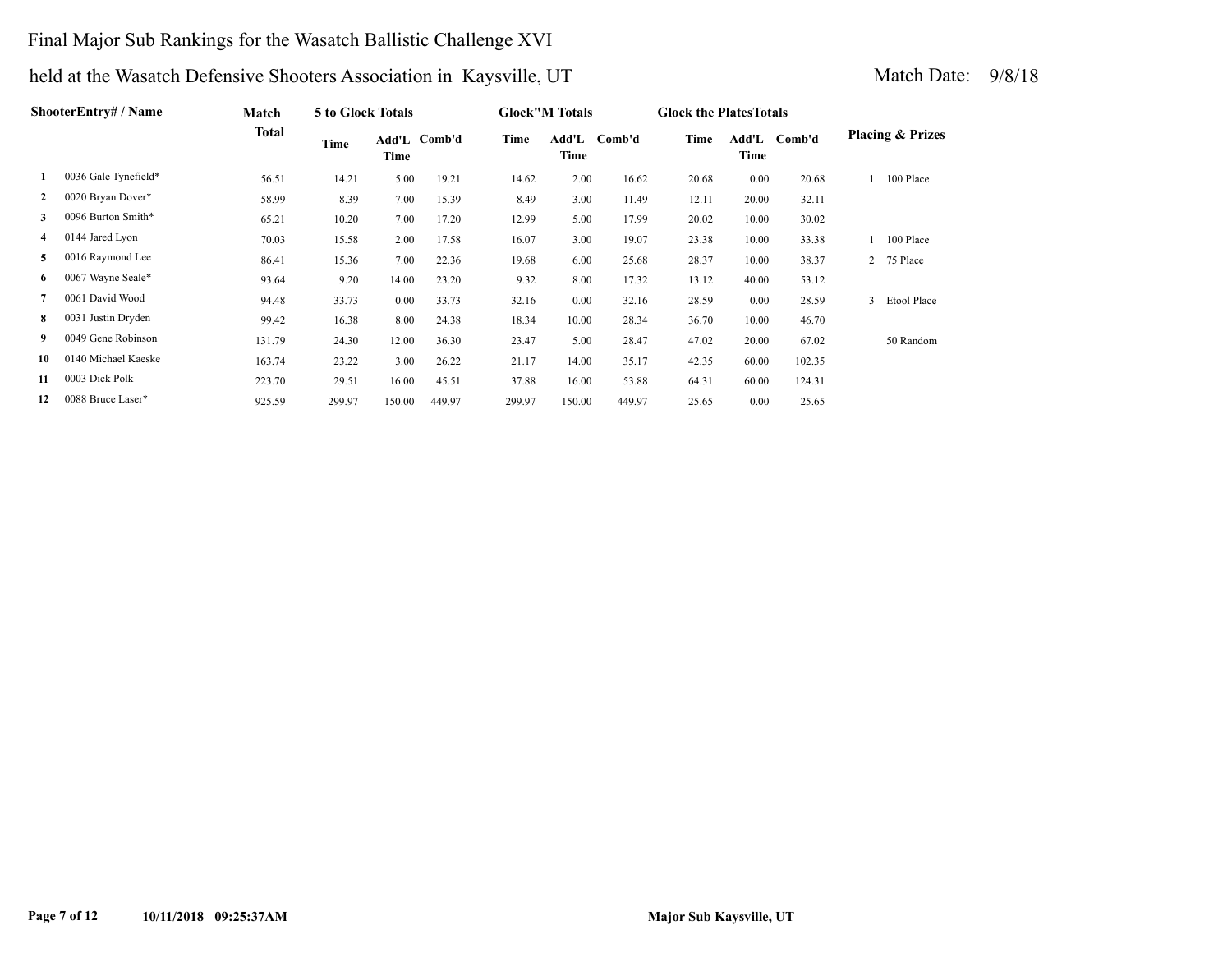### Final Master Stock Rankings for the Wasatch Ballistic Challenge XVI

|              | ShooterEntry# / Name | Match | 5 to Glock Totals |       | <b>Glock</b> "M Totals |       |               | <b>Glock the Plates Totals</b> |       |               |        |                             |               |
|--------------|----------------------|-------|-------------------|-------|------------------------|-------|---------------|--------------------------------|-------|---------------|--------|-----------------------------|---------------|
|              |                      | Total | Time              | Time  | Add'L Comb'd           | Time  | Add'L<br>Time | Comb'd                         | Time  | Add'L<br>Time | Comb'd | <b>Placing &amp; Prizes</b> |               |
| 1            | 0023 Bryan Dover*    | 42.88 | 13.65             | 6.00  | 19.65                  | 12.60 | 1.00          | 13.60                          | 9.63  | 0.00          | 9.63   |                             | 2 Etool Place |
| $\mathbf{2}$ | 0070 Wayne Seale*    | 45.74 | 13.51             | 5.00  | 18.51                  | 13.65 | 4.00          | 17.65                          | 9.58  | 0.00          | 9.58   |                             | Pistol Place  |
| 3            | 0028 Matt Kartozian* | 55.73 | 17.50             | 6.00  | 23.50                  | 15.32 | 2.00          | 17.32                          | 14.91 | 0.00          | 14.91  |                             | 3 Knife Place |
| 4            | 0124 Mark Allison*   | 61.94 | 20.57             | 6.00  | 26.57                  | 19.00 | 0.00          | 19.00                          | 16.37 | 0.00          | 16.37  |                             | 50 Random     |
| 5            | 0076 Lance Edwards*  | 62.00 | 19.56             | 4.00  | 23.56                  | 17.78 | 5.00          | 22.78                          | 15.66 | 0.00          | 15.66  |                             |               |
| 6            | 0054 Jay Welch*      | 63.00 | 21.96             | 1.00  | 22.96                  | 17.86 | 6.00          | 23.86                          | 16.18 | 0.00          | 16.18  |                             |               |
| $7^{\circ}$  | 0094 Kevin Lee*      | 67.50 | 19.40             | 2.00  | 21.40                  | 15.23 | 14.00         | 29.23                          | 16.87 | 0.00          | 16.87  |                             |               |
| 8.           | 0166 Craig Park*     | 71.05 | 24.09             | 8.00  | 32.09                  | 24.30 | 0.00          | 24.30                          | 14.66 | 0.00          | 14.66  |                             |               |
| 9            | 0103 Daniel Schmidt* | 71.37 | 19.52             | 6.00  | 25.52                  | 19.67 | 10.00         | 29.67                          | 16.18 | 0.00          | 16.18  |                             |               |
| 10           | 0039 Gale Tynefield* | 78.30 | 19.67             | 19.00 | 38.67                  | 19.49 | 4.00          | 23.49                          | 16.14 | 0.00          | 16.14  |                             |               |
| 11           | 0064 David Wood      | 86.53 | 30.42             | 8.00  | 38.42                  | 23.55 | 2.00          | 25.55                          | 22.56 | 0.00          | 22.56  |                             |               |
| 12           | 0091 Bruce Laser*    | 99.22 | 32.14             | 13.00 | 45.14                  | 27.50 | 3.00          | 30.50                          | 23.58 | 0.00          | 23.58  |                             |               |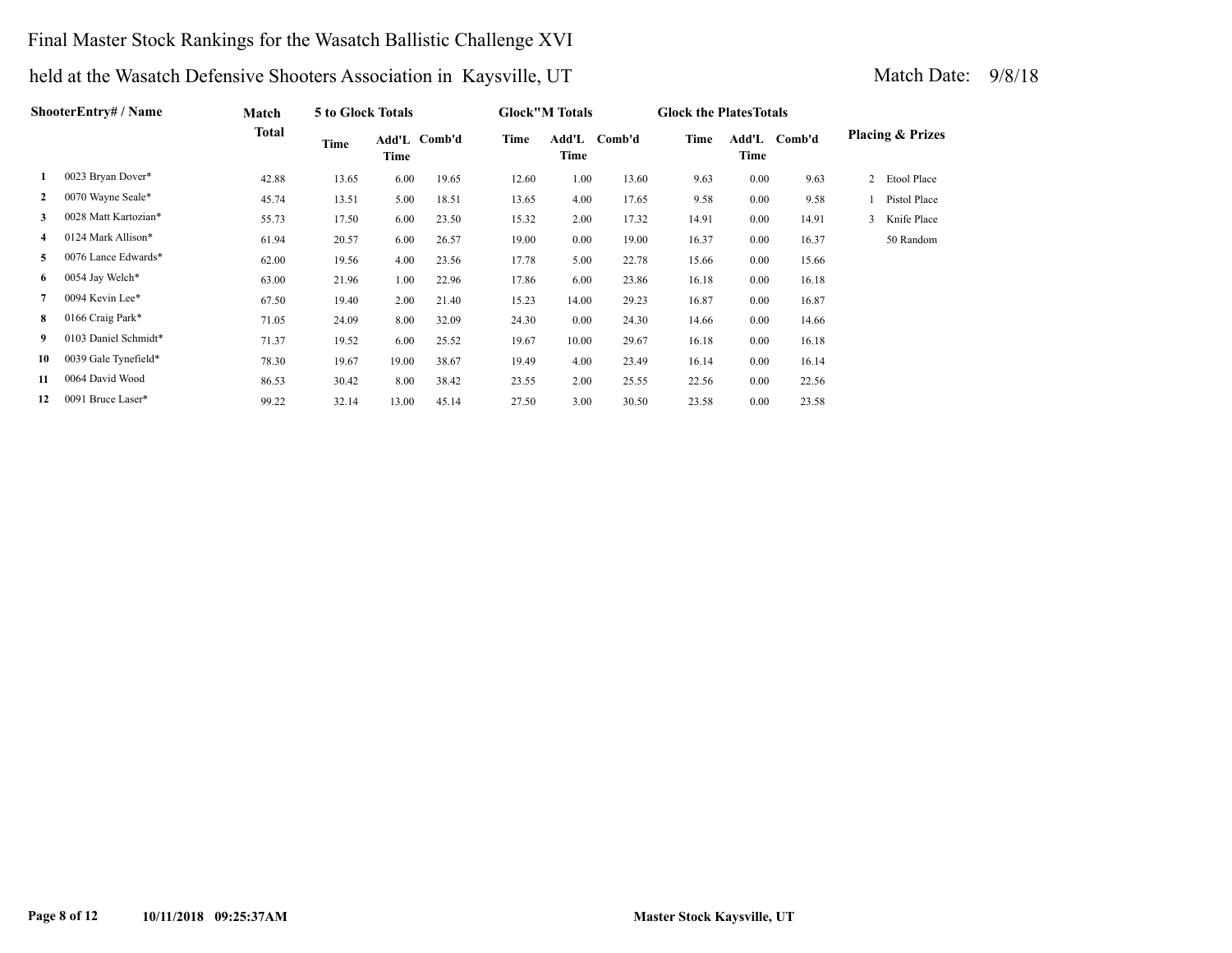### Final SubCompact Rankings for the Wasatch Ballistic Challenge XVI

|              | ShooterEntry# / Name   | <b>Match</b> | 5 to Glock Totals |             |              | <b>Glock"M Totals</b> |                      |        | <b>Glock the PlatesTotals</b> |             |              |                |                             |
|--------------|------------------------|--------------|-------------------|-------------|--------------|-----------------------|----------------------|--------|-------------------------------|-------------|--------------|----------------|-----------------------------|
|              |                        | <b>Total</b> | <b>Time</b>       | <b>Time</b> | Add'L Comb'd | <b>Time</b>           | Add'L<br><b>Time</b> | Comb'd | Time                          | <b>Time</b> | Add'L Comb'd |                | <b>Placing &amp; Prizes</b> |
| 1            | 0019 Bryan Dover*      | 49.10        | 13.44             | 9.00        | 22.44        | 12.95                 | 1.00                 | 13.95  | 12.71                         | 0.00        | 12.71        |                | 100 Place                   |
| $\mathbf{2}$ | 0025 Matt Kartozian*   | 53.61        | 18.50             | 2.00        | 20.50        | 16.10                 | 5.00                 | 21.10  | 12.01                         | 0.00        | 12.01        |                |                             |
| 3            | 0066 Wayne Seale*      | 56.17        | 14.04             | 9.00        | 23.04        | 13.59                 | 7.00                 | 20.59  | 12.54                         | 0.00        | 12.54        |                |                             |
| 4            | 0052 Jay Welch*        | 63.79        | 22.87             | 1.00        | 23.87        | 19.83                 | 1.00                 | 20.83  | 19.09                         | 0.00        | 19.09        |                |                             |
| 5            | 0101 Daniel Schmidt*   | 77.97        | 21.37             | 14.00       | 35.37        | 18.82                 | 4.00                 | 22.82  | 19.78                         | 0.00        | 19.78        |                | 50 Random                   |
| 6            | 0035 Gale Tynefield*   | 86.13        | 19.74             | 23.00       | 42.74        | 19.39                 | 4.00                 | 23.39  | 20.00                         | 0.00        | 20.00        |                |                             |
| $\tau$       | 0030 Justin Dryden     | 95.61        | 26.25             | 11.00       | 37.25        | 24.41                 | 6.00                 | 30.41  | 27.95                         | 0.00        | 27.95        |                | Pistol Place                |
| 8            | 0134 Joseph Tsai       | 97.32        | 26.62             | 12.00       | 38.62        | 23.84                 | 7.00                 | 30.84  | 27.86                         | 0.00        | 27.86        | $\overline{2}$ | Etool Place                 |
| 9            | 0095 Burton Smith*     | 107.29       | 15.51             | 35.00       | 50.51        | 14.51                 | 23.00                | 37.51  | 19.27                         | 0.00        | 19.27        |                | Knife Random                |
| 10           | 0184 Greg Vaillancourt | 107.72       | 30.32             | 7.00        | 37.32        | 28.94                 | 13.00                | 41.94  | 28.46                         | 0.00        | 28.46        | 3              | Knife Place                 |
| 11           | 0060 David Wood        | 109.30       | 35.63             | 6.00        | 41.63        | 31.14                 | 8.00                 | 39.14  | 28.53                         | 0.00        | 28.53        |                |                             |
| 12           | 0048 Gene Robinson     | 109.95       | 31.93             | 13.00       | 44.93        | 29.20                 | 7.00                 | 36.20  | 28.82                         | 0.00        | 28.82        |                |                             |
| 13           | 0087 Bruce Laser*      | 129.56       | 32.97             | 32.00       | 64.97        | 29.78                 | 10.00                | 39.78  | 24.81                         | 0.00        | 24.81        |                |                             |
| 14           | 0108 Geoffrey Horne    | 138.38       | 29.54             | 30.00       | 59.54        | 35.29                 | 12.00                | 47.29  | 31.55                         | 0.00        | 31.55        |                |                             |
| 15           | 0111 Eric LuMaye       | 157.71       | 24.78             | 16.00       | 40.78        | 24.88                 | 28.00                | 52.88  | 44.05                         | 20.00       | 64.05        |                |                             |
| 16           | 0170 Johnny Clare      | 159.80       | 22.54             | 25.00       | 47.54        | 24.47                 | 8.00                 | 32.47  | 49.79                         | 30.00       | 79.79        |                |                             |
| 17           | 0154 Neal Laser        | 171.49       | 31.36             | 15.00       | 46.36        | 29.32                 | 16.00                | 45.32  | 49.81                         | 30.00       | 79.81        |                | 50 Random                   |
| 18           | 0045 Erik Hacking      | 175.16       | 27.31             | 26.00       | 53.31        | 24.90                 | 22.00                | 46.90  | 44.95                         | 30.00       | 74.95        |                |                             |
| 19           | 0168 Larry Prince      | 175.97       | 29.65             | 45.00       | 74.65        | 23.97                 | 39.00                | 62.97  | 38.35                         | 0.00        | 38.35        |                |                             |
| 20           | 0002 Dick Polk         | 201.42       | 41.46             | 38.00       | 79.46        | 37.04                 | 24.00                | 61.04  | 50.92                         | 10.00       | 60.92        |                |                             |
| 21           | 0014 Axel Zanelli      | 273.54       | 27.78             | 39.00       | 66.78        | 30.53                 | 86.00                | 116.53 | 60.23                         | 30.00       | 90.23        |                |                             |
| 22           | 0074 Theodorus Berlijn | 491.98       | 36.85             | 80.00       | 116.85       | 24.88                 | 162.00               | 186.88 | 68.25                         | 120.00      | 188.25       |                |                             |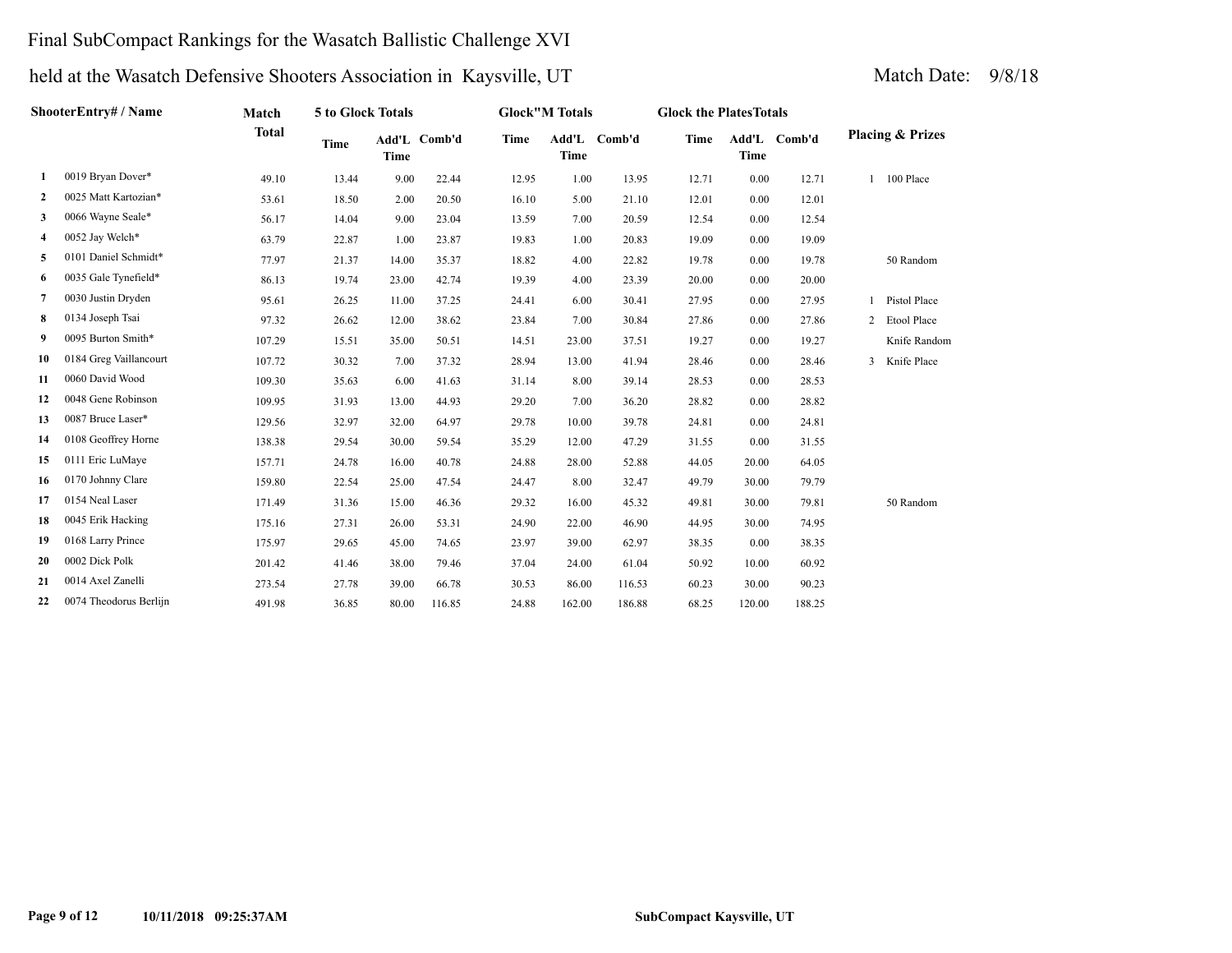### Final Unlimited Rankings for the Wasatch Ballistic Challenge XVI

|    | <b>ShooterEntry# / Name</b> | Match        | 5 to Glock Totals |       | <b>Glock"M Totals</b> |       |             | <b>Glock the PlatesTotals</b> |       |       |              |                             |
|----|-----------------------------|--------------|-------------------|-------|-----------------------|-------|-------------|-------------------------------|-------|-------|--------------|-----------------------------|
|    |                             | <b>Total</b> | <b>Time</b>       | Time  | Add'L Comb'd          | Time  | <b>Time</b> | Add'L Comb'd                  | Time  | Time  | Add'L Comb'd | <b>Placing &amp; Prizes</b> |
| 1  | 0022 Bryan Dover*           | 47.12        | 14.54             | 7.00  | 21.54                 | 13.34 | 3.00        | 16.34                         | 9.24  | 0.00  | 9.24         | 100 Place                   |
| 2  | 0027 Matt Kartozian*        | 47.69        | 16.46             | 4.00  | 20.46                 | 15.00 | 1.00        | 16.00                         | 11.23 | 0.00  | 11.23        |                             |
| 3  | 0069 Wayne Seale*           | 55.61        | 13.45             | 11.00 | 24.45                 | 13.32 | 6.00        | 19.32                         | 11.84 | 0.00  | 11.84        |                             |
| 4  | 0123 Mark Allison*          | 59.49        | 21.53             | 3.00  | 24.53                 | 20.68 | 1.00        | 21.68                         | 13.28 | 0.00  | 13.28        |                             |
| 5  | 0165 Craig Park*            | 70.43        | 26.59             | 2.00  | 28.59                 | 23.52 | 0.00        | 23.52                         | 18.32 | 0.00  | 18.32        |                             |
| 6  | 0161 Bryan Croft            | 73.83        | 28.50             | 5.00  | 33.50                 | 20.54 | 2.00        | 22.54                         | 17.79 | 0.00  | 17.79        | <b>Pistol Place</b>         |
| 6  |                             | 73.83        | 28.50             | 5.00  | 33.50                 | 20.54 | 2.00        | 22.54                         | 17.79 | 0.00  | 17.79        | 4 Pistol Membership Promo   |
| 7  | 0149 James Lyons            | 79.66        | 14.98             | 26.00 | 40.98                 | 11.56 | 12.00       | 23.56                         | 15.12 | 0.00  | 15.12        | 2 Etool Place               |
| 8  | 0010 David Hatch*           | 82.40        | 21.04             | 9.00  | 30.04                 | 19.63 | 9.00        | 28.63                         | 23.73 | 0.00  | 23.73        |                             |
| 9  | 0008 Jim Larson             | 82.82        | 18.14             | 17.00 | 35.14                 | 14.60 | 18.00       | 32.60                         | 15.08 | 0.00  | 15.08        | 3 Knife Place               |
| 10 | 0164 Aaron Jones            | 93.95        | 14.85             | 17.00 | 31.85                 | 17.76 | 27.00       | 44.76                         | 17.34 | 0.00  | 17.34        |                             |
| 11 | 0063 David Wood             | 97.68        | 31.70             | 3.00  | 34.70                 | 27.44 | 4.00        | 31.44                         | 31.54 | 0.00  | 31.54        |                             |
| 12 | 0033 Justin Dryden          | 103.81       | 26.43             | 10.00 | 36.43                 | 25.65 | 13.00       | 38.65                         | 28.73 | 0.00  | 28.73        |                             |
| 13 | 0084 Malin Hall             | 104.29       | 22.25             | 34.00 | 56.25                 | 20.35 | 10.00       | 30.35                         | 17.69 | 0.00  | 17.69        |                             |
| 14 | 0038 Gale Tynefield*        | 110.72       | 20.70             | 30.00 | 50.70                 | 22.09 | 15.00       | 37.09                         | 22.93 | 0.00  | 22.93        |                             |
| 15 | 0051 Gene Robinson          | 130.41       | 30.13             | 32.00 | 62.13                 | 28.42 | 12.00       | 40.42                         | 27.86 | 0.00  | 27.86        |                             |
| 16 | 0171 Johnny Clare           | 141.83       | 24.82             | 39.00 | 63.82                 | 24.67 | 26.00       | 50.67                         | 27.34 | 0.00  | 27.34        |                             |
| 17 | 0090 Bruce Laser*           | 155.54       | 28.64             | 17.00 | 45.64                 | 26.42 | 65.00       | 91.42                         | 18.48 | 0.00  | 18.48        |                             |
| 18 | 0138 Jeff Jewell            | 157.80       | 30.24             | 33.00 | 63.24                 | 35.80 | 15.00       | 50.80                         | 43.76 | 0.00  | 43.76        |                             |
| 19 | 0141 Michael Kaeske         | 158.17       | 45.97             | 13.00 | 58.97                 | 41.00 | 4.00        | 45.00                         | 54.20 | 0.00  | 54.20        |                             |
| 20 | 0005 Dave Shaffer           | 168.91       | 30.58             | 44.00 | 74.58                 | 33.94 | 19.00       | 52.94                         | 31.39 | 10.00 | 41.39        |                             |
| 21 | 0043 Jim Pereira            | 191.48       | 24.48             | 60.00 | 84.48                 | 21.21 | 27.00       | 48.21                         | 38.79 | 20.00 | 58.79        |                             |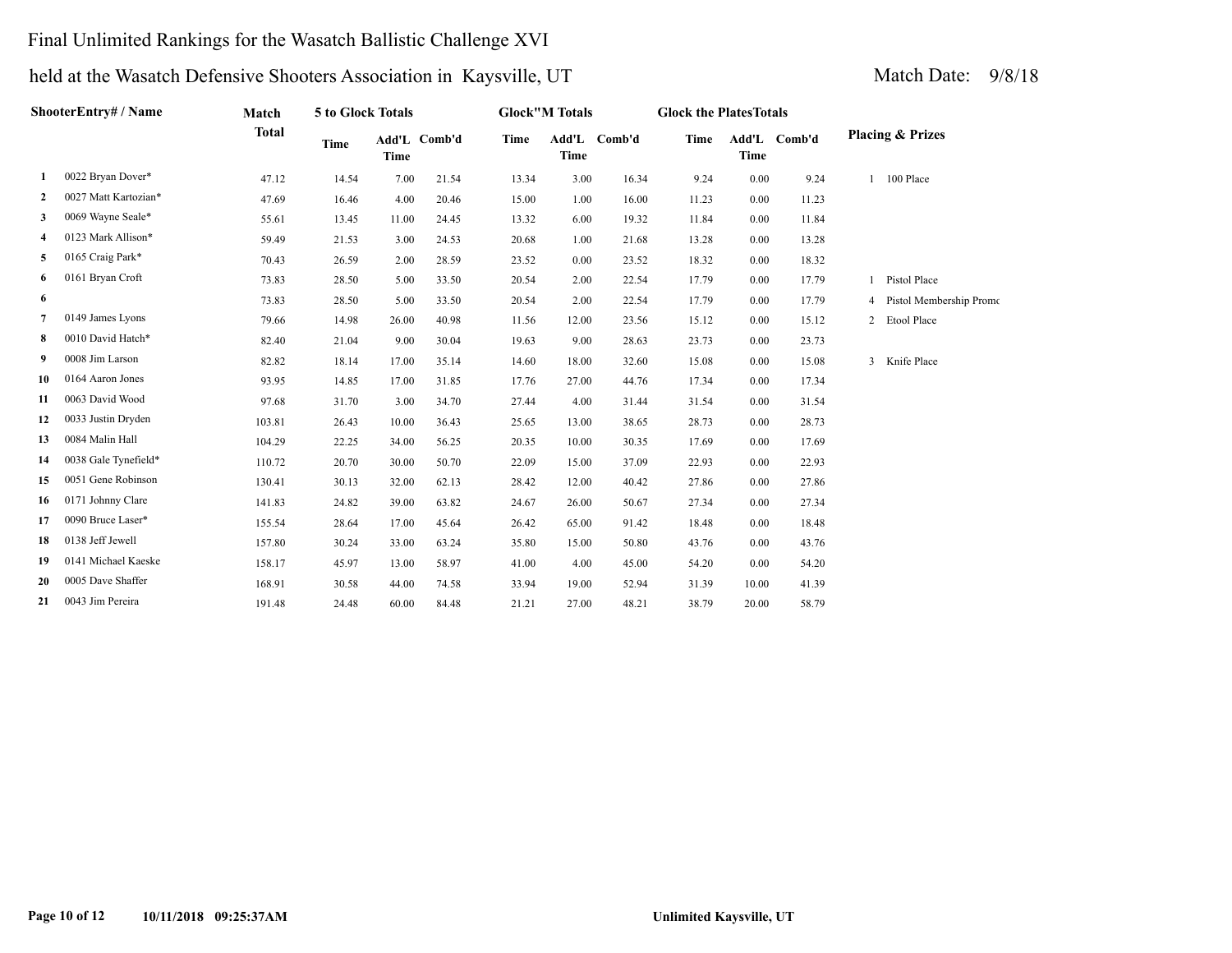| Civilian |        |                  |                                            |  |  |  |  |  |  |  |  |
|----------|--------|------------------|--------------------------------------------|--|--|--|--|--|--|--|--|
| Standing | Score  | <b>Team Name</b> | <b>Team Members</b>                        |  |  |  |  |  |  |  |  |
|          |        |                  |                                            |  |  |  |  |  |  |  |  |
|          | 848.97 | AMES'S ANGELS    | Johnny Clare, Ames Sabellano, Erik Hacking |  |  |  |  |  |  |  |  |
|          |        |                  |                                            |  |  |  |  |  |  |  |  |